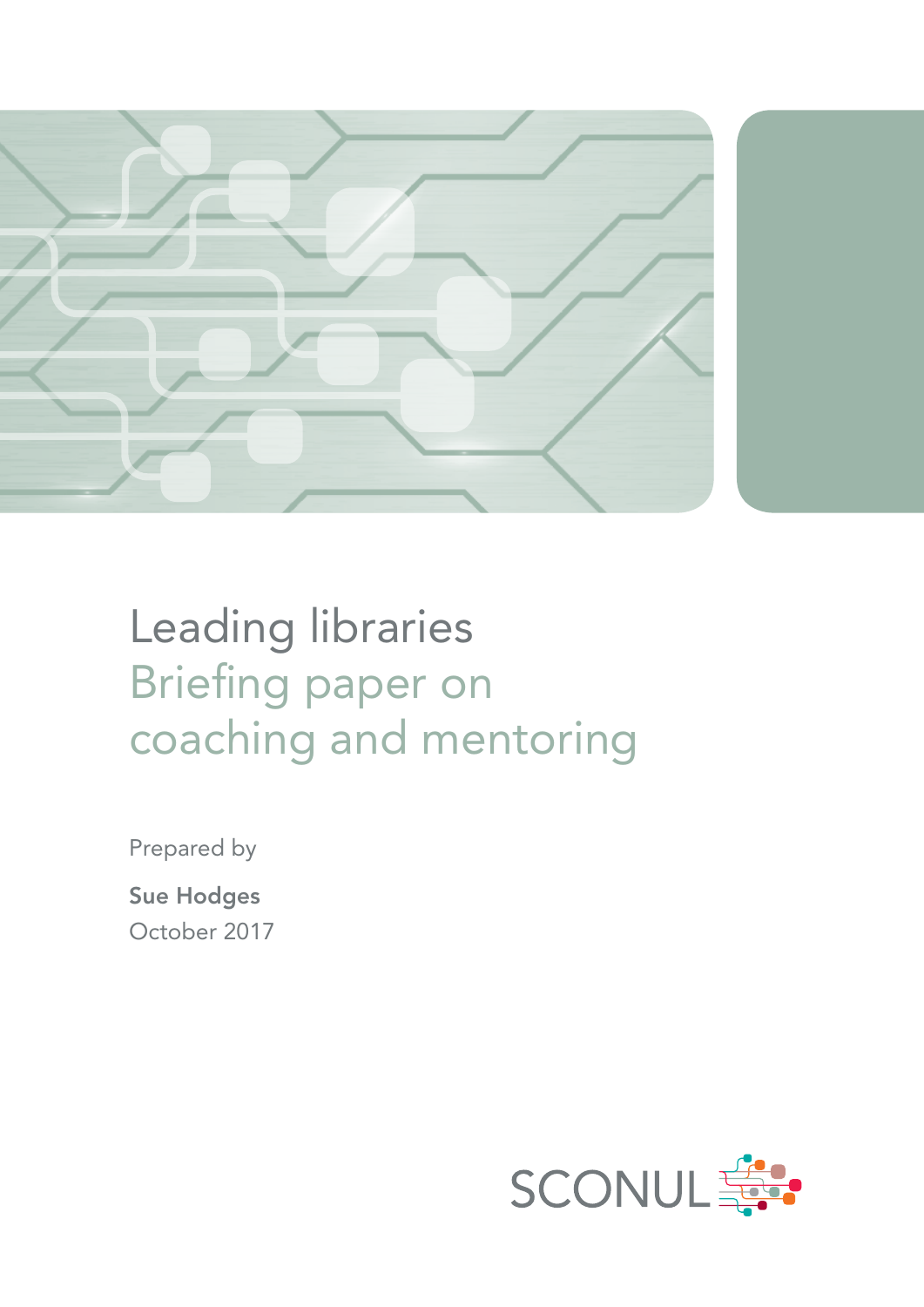© 2017 SCONUL Published: October 2017



This work is licensed under a Creative Commons Attribution 4.0 International License. Suggested citation: Hodges, S (2017) Leading libraries: Briefing paper on coaching and mentoring, London: SCONUL https://www.sconul.ac.uk/publication/briefing-paper-on-coaching-and-mentoring

Contact the author: SCONUL 94 Euston Street London NW1 2HA

info@sconul.ac.uk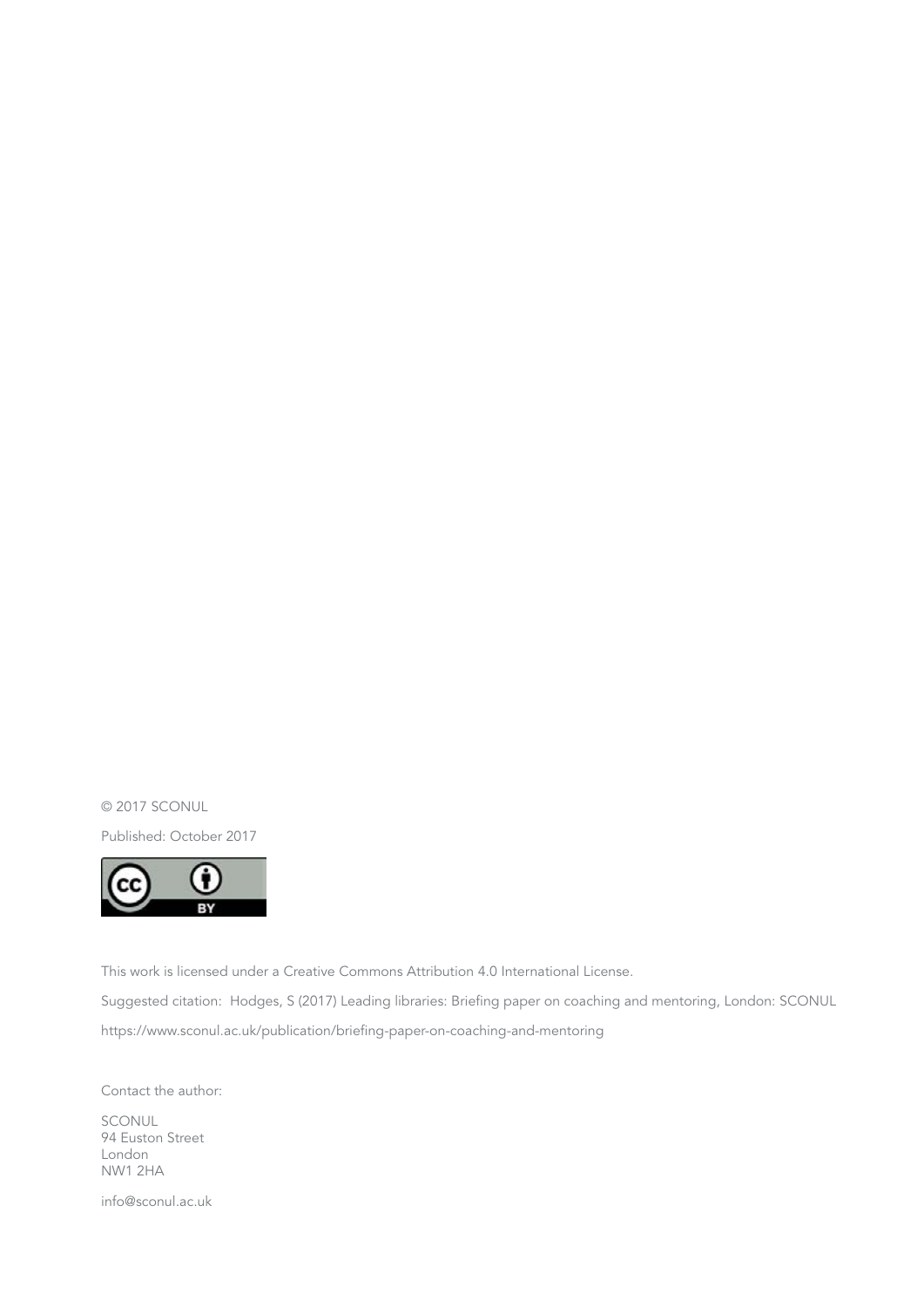# **Contents**

| 1. | Introduction                       | 4  |
|----|------------------------------------|----|
| 2. | What is mentoring?                 | .5 |
| 3. | What is coaching?                  | 6  |
| 4. | Benefits of coaching and mentoring | 6  |
| 5. | Examples of mentoring schemes      | 7  |
| 6. | Examples of coaching schemes       | 8  |
| 7. | Conclusion                         |    |

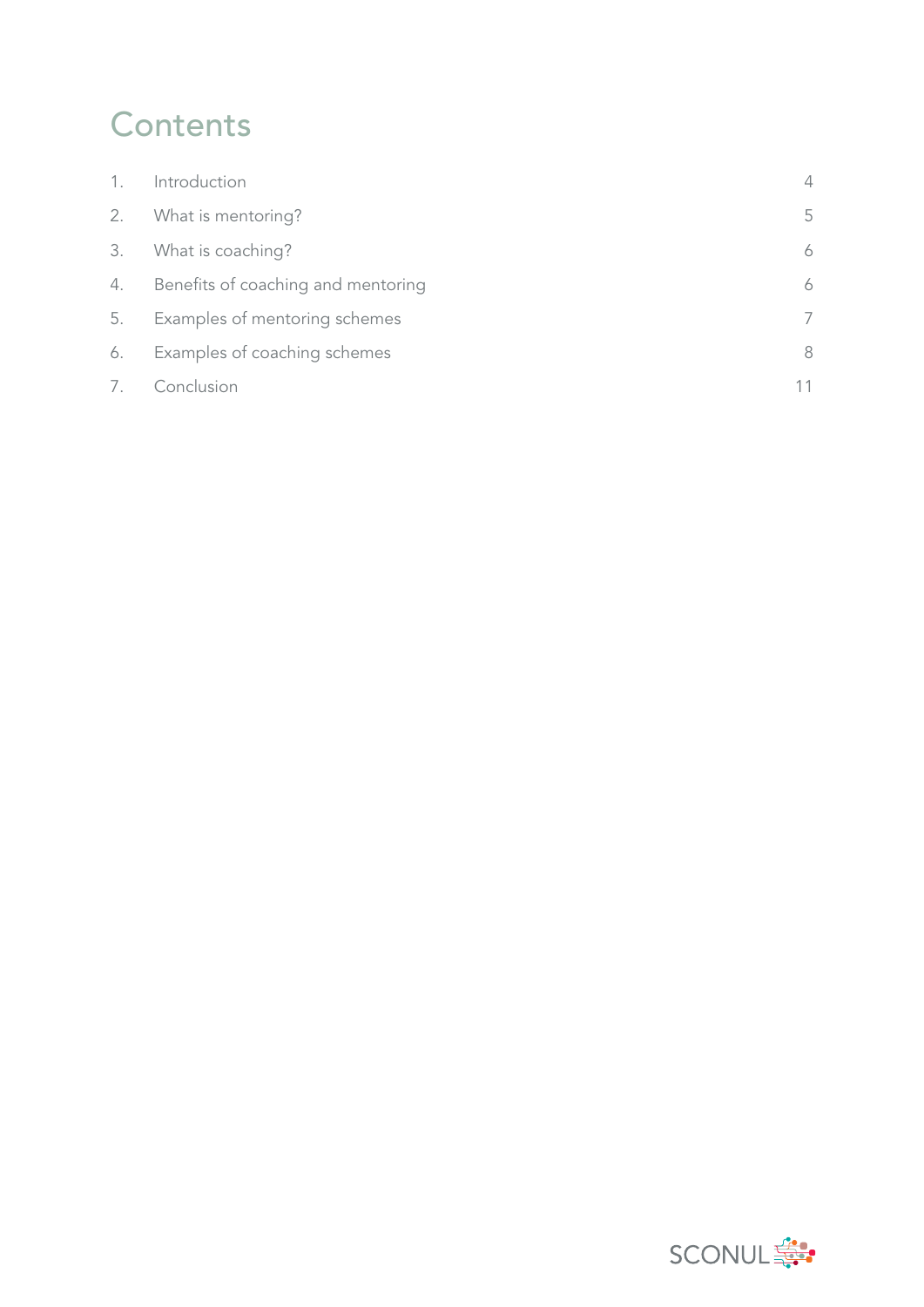## 1. Introduction

This briefing paper is intended as an introduction to mentoring and coaching which are excellent and effective learning and development methods for improving performance within an organisation or workplace, for improving leadership and management and for dealing with change.

Definitions of coaching and mentoring can often be unclear and boundaries between the two sometimes become confused. It is also useful to remember that, within organisations, mentoring and coaching can be used as standalone learning, part of the performance development review process (including monthly one-to-one meetings) or as part of the process of training and development.

Both coaching and mentoring assist staff in discussing issues they have, reflecting on those issues and identifying and setting goals. The learning relationship that develops is key to the process for both coaching and mentoring and helps to support individuals in developing their leadership skills and knowledge. The aim is also to raise the individual's self-awareness of his / her behaviours and negative and positive traits and set goals for personal leadership and organisational development. The mentoring and coaching relationship is very powerful and important as it empowers individuals to find solutions, develop, and reflect on their role. Change can then be supported for themselves and the teams within which they work. The key skills to be a mentor and a coach are similar and include listening, reflecting, effective questioning, empathy, genuineness, and supporting the individual.

Some businesses and institutions have clearly defined policies and practices for mentoring and coaching and several examples of organisations that have introduced coaching and mentoring are given within this briefing paper.

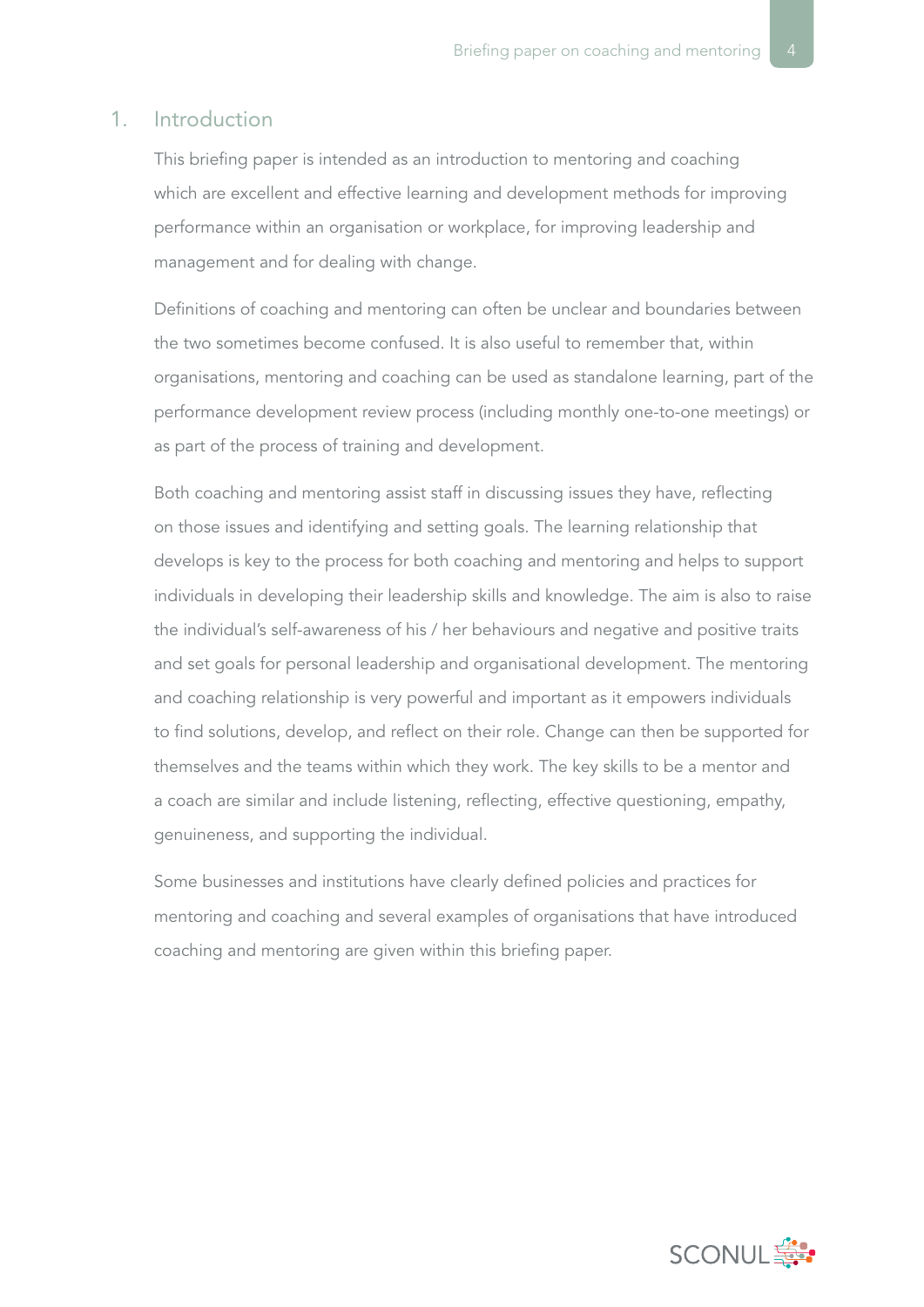## 2. What is mentoring?

*"The aim is to help and support people to manage their own learning in order that they may maximise their potential, develop their skills, improve their performance and enable them to become the person they want to be"* (Parsloe and Wray, 2000, p. 22).

Mentoring is a powerful personal development and empowerment tool. It is often described as a professional relationship in which an experienced person (mentor) assists another person (mentee) in developing specific skills and knowledge that will enhance the mentee's professional and personal growth. It is an effective way of helping people to progress in their chosen career and is a helpful relationship based upon trust and respect.

Mentoring utilises a more directive approach than coaching. The mentor passes on his / her expert knowledge to the mentee and fosters a supportive relationship. Clutterbuck (2004, pp.  $3 - 4$ ) states: "It is the holistic nature of the mentoring role that distinguishes it from other learning or supporting roles, such as coaching. The mentor provides a very different kind of support – one based on reflective learning and something akin to pastoral care." The mentor can often be a more senior member of staff but the main prerequisite is that the mentor has excellent experience in the mentee's field of work. A mentor is a guide who can help the mentee to find the right direction and assist in developing solutions to career issues. Listening skills are very important and mentors rely upon having had similar experiences to gain an empathy and an understanding of the mentee's issues.

A successful mentoring relationship needs space to grow and develop and is built on mutual trust and respect. It is a two-way relationship where both people get the chance to learn new things. Mentoring also provides more general support to build confidence and the capability to meet current and future development needs. For this reason, mentoring is usually a longer-term relationship than coaching and can last between six and eighteen months, sometimes longer.

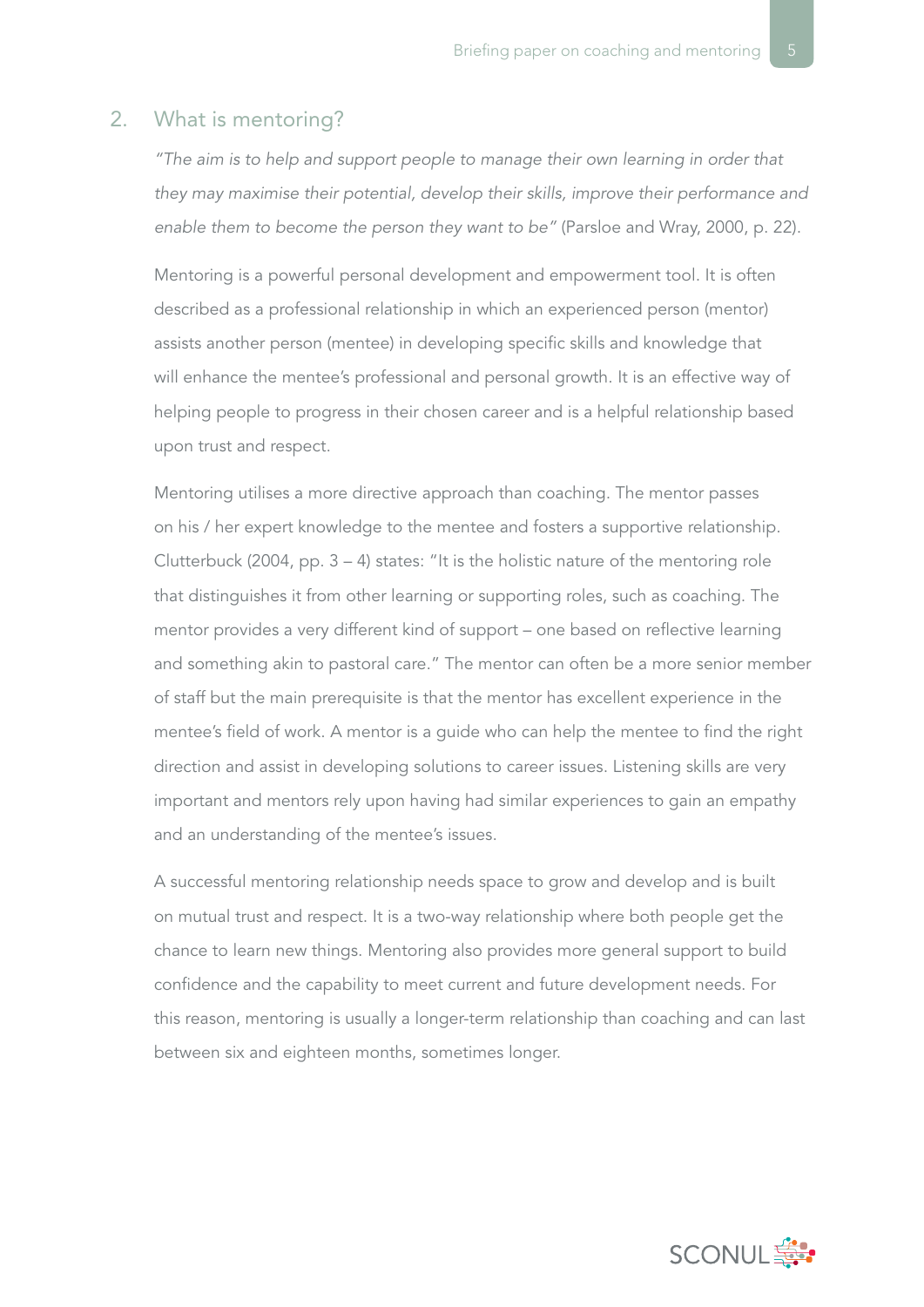# 3. What is coaching?

Peterson and Hicks (1996, p. 14) defined coaching as "a process of equipping people with the tools, knowledge, and opportunities they need to develop themselves and become more effective". This definition clearly places the emphasis on the coachee as having the solutions and the coach to act as facilitator. Coaching generally uses a nondirective approach and is based on questioning. Some solution-focused approaches recognise the need for the coach to suggest a solution occasionally but generally the coachee identifies the solutions. The role of the coach is therefore to conduct the process and not to direct the outcome. Whilst there has been some consensus about mentoring as being instructional and coaching as non-directive these boundaries are not always maintained and are still debated.

Coaching therefore utilises a series of questions which assist the coachee to explore, learn more about themselves, and become more self-aware. The emphasis is on finding solutions themselves and this process is facilitated by the coach in a supportive environment. Coaching is a short-term relationship, usually eight to ten sessions, and can often be a more holistic approach, discussing areas such as life skills and areas outside work. The coach is not usually an expert in the coachee's field or area.

# 4. Benefits of coaching and mentoring

The benefits of coaching and mentoring include the following:

- providing timely, structured learning and development based on the specific needs of the member of staff at their own pace
- improving confidence and self-esteem
- increasing motivation to take action
- developing the individual's own understanding of the organisation
- developing new insights and ways of working
- providing an opportunity to receive safe and supportive feedback
- providing an opportunity for staff to reflect on, and plan their career development
- providing an opportunity to reflect on progress in leadership and management
- examining work-life balance issues.

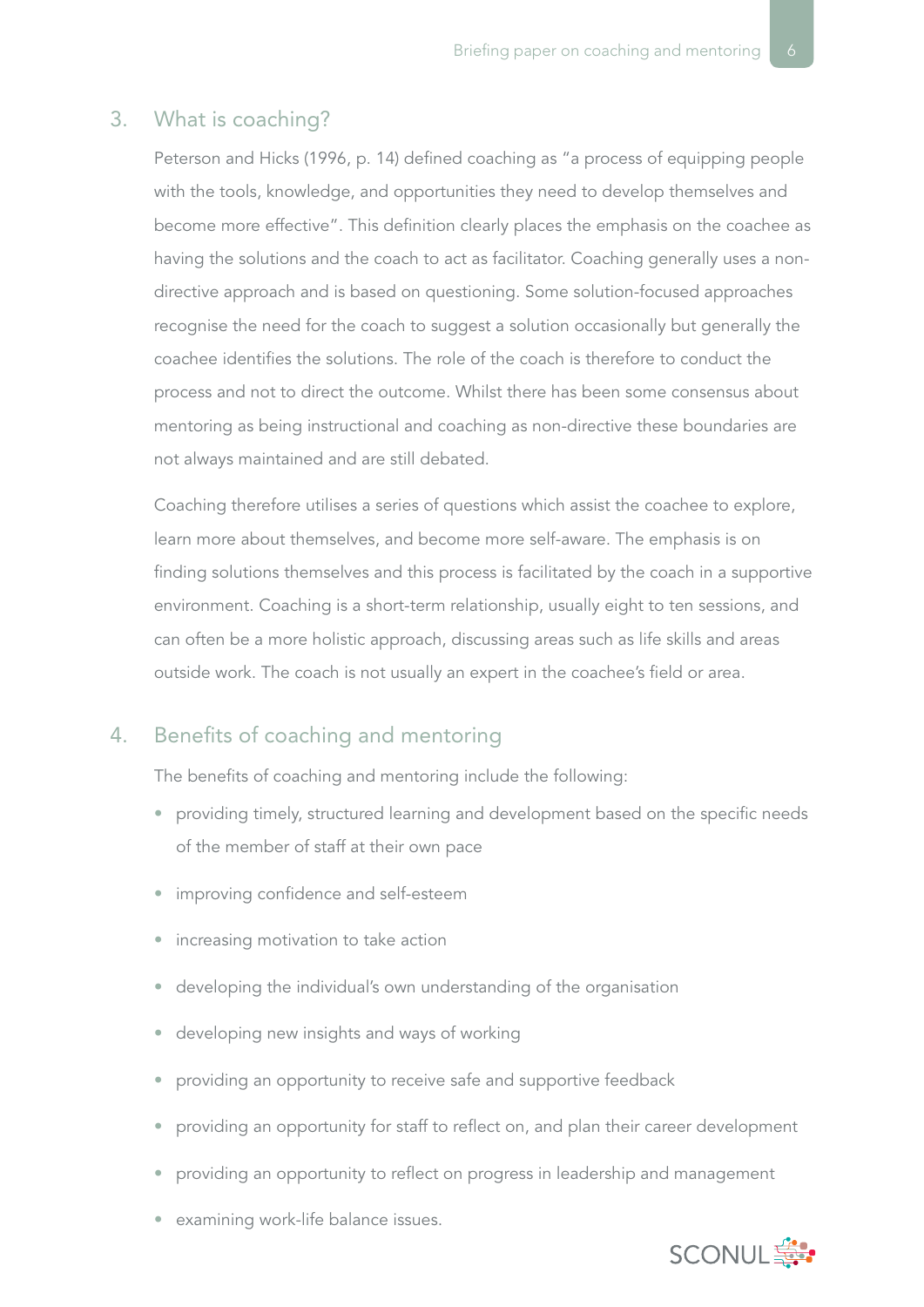

Mentoring skills and benefits

# 5. Examples of mentoring schemes

Three different mentoring schemes are briefly described as examples of frameworks available for supporting mentees and mentors.

# 5.1 Chartered Institute of Library and Information Professionals (CILIP) Mentoring Scheme

CILIP offers training to members who want to mentor colleagues through the different levels of professional registration: Certification, Chartership and Fellowship. Training is arranged by CILIP's Personnel, Training and Education Group and advertised on the CILIP website and social media. The CILIP Mentoring Scheme Guidelines 2013 give a checklist for mentors and mentees, and the responsibilities of each are stated. Regional Mentor Support Officers co-ordinate activities for mentors, including providing support, advice, and training. Mentors normally complete a training session in mentoring skills and are kept up to date on CILIP's specific Professional Registration requirements. At the moment CILIP is completely revising its mentoring scheme and plans to update the mentoring guidelines. Further information is available at <https://www.cilip.org.uk/cilip/jobs-careers/professional-registration/mentoring>.

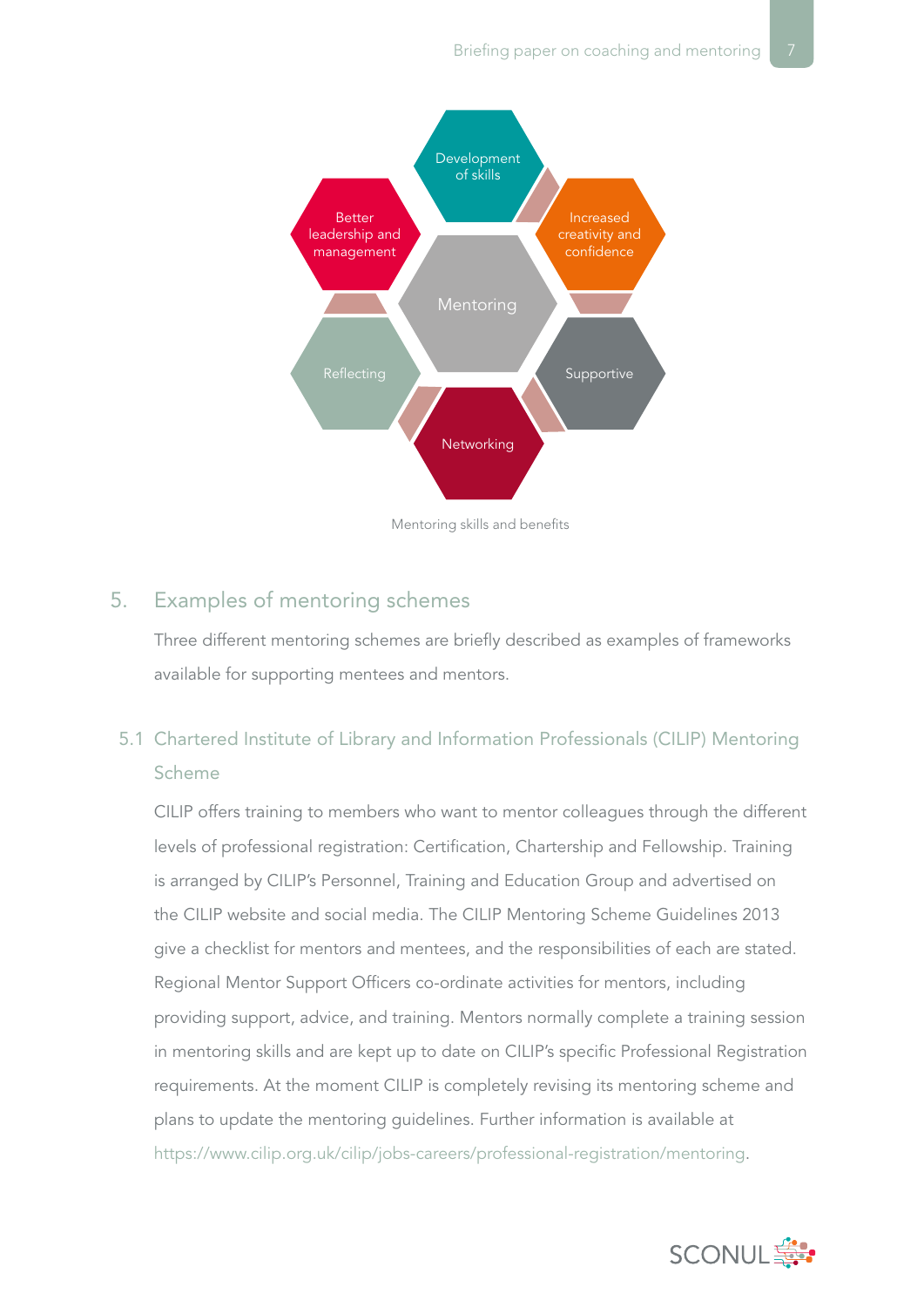#### 5.2 RLUK Mentoring Scheme

RLUK (<www.rluk.ac.uk>) is also in the process of devising a mentoring scheme for members. So far they have produced an RLUK Mentoring Framework which defines what mentoring is and outlines a guiding framework for moving forwards. They are still in the process of working out the details of the scheme.

#### 5.3 Women in Universities Mentoring Scheme (Wales)

The Women in Universities Mentoring Scheme (WUMS) aims to put early career women in contact with other women who have achieved a higher grade in a similar or related job. The scheme aims to help alleviate the feelings of isolation and invisibility often reported by women working in male-dominated environments and to help to give rise to productive professional networking and other opportunities. There is a WUMS co-ordinator based at Bangor University who oversees the matching process and provides further information, advice, and support. Following the application and matching process for both mentors and mentees and a programme of training, participants in WUMS are encouraged to agree arrangements. This includes arranging their own mentoring meetings, agreeing the frequency and duration of each meeting, as well as discussing options for communication such as telephone, email and video conference technology such as Skype. The WUMS mentoring scheme gives excellent guidelines for mentors and mentees and provides detailed information about active listening and questioning skills, including some examples of mentoring questions to use. For further information please see: [www.bangor.ac.uk/humanresources/](www.bangor.ac.uk/humanresources/staffdevelopment/wums/backgroundandreports.php.en) [staffdevelopment/wums/backgroundandreports.php.en](www.bangor.ac.uk/humanresources/staffdevelopment/wums/backgroundandreports.php.en).

# 6. Examples of coaching schemes

There are many types of coaching including leadership coaching, business coaching, professional coaching, life skills or life coaching, and executive coaching. Coaching can also be delivered internally within the organisation or it can be delivered by external coaches. Sometimes a mix of internal and external coaching is delivered.

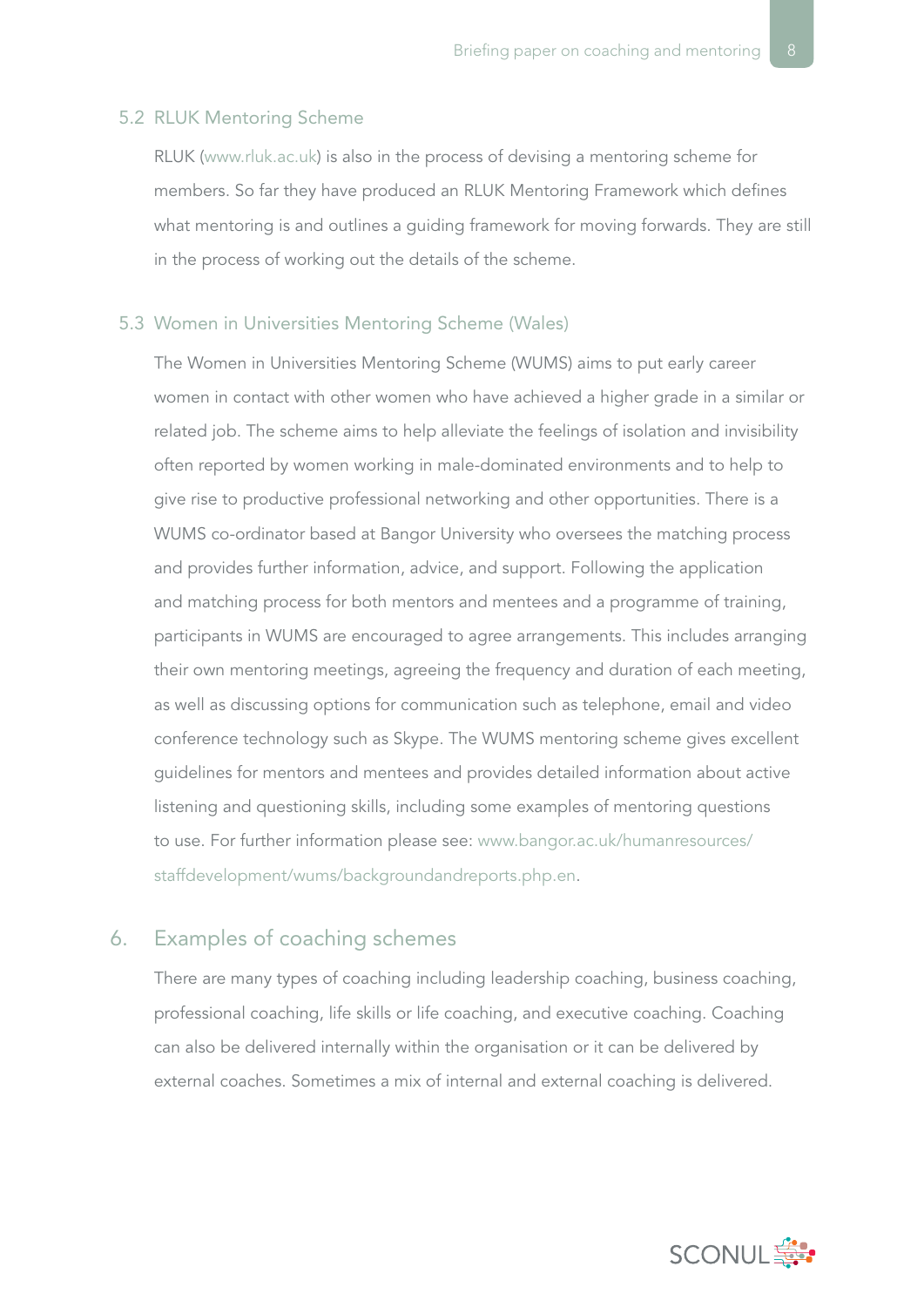Contemporary research has acknowledged the rise of both coaching and mentoring as effective methods of supporting workplace learning. Carter, Hirsch and Aston (2002) note that organisations typically resource one-to-one coaching in one of three ways or use a combination:

- utilising in-house specialist coaches
- commissioning external coaches to train line managers to coach their own employees
- co-coaching.

#### 6.1 Utilising in-house specialist coaches

There has been a growing demand for flexible and targeted coaching within organisations and there has been an increase in the number of organisations setting up internal coaching. In addition to the widespread acceptance of coaching, the organisational benefits of investing in employee development have also been widely publicised. In many organisations, the responsibility for employee development is now being devolved to line managers (Hyman and Cunningham, 1998) who are also trained in coaching. Some see the central role of the modern manager as supporting the management of performance and the management of learning. There has been a shift from the role of the 'manager as a controller' to that of a coach or mentor, where developing employees plays a major part (Tamkin, Hirsch and Tyers, 2003).

It is only recently that organisations have started to source coaching internally. This makes sense as an internal coach not only has a deeper understanding of the organisational functioning, but may be less expensive and can be seen to have more reliable credentials. Some people are referring to themselves as 'internal coaches' and the organisation may have developed coaching training and a coaching policy and guidelines for both coaches and coachees.

#### 6.2 Commissioning external coaches

External coaches are generally qualified and experienced professionals who have worked with a number of organisations. In addition to their core coaching skills, external coaches with specialist expertise can be matched to the coachee's requirements.

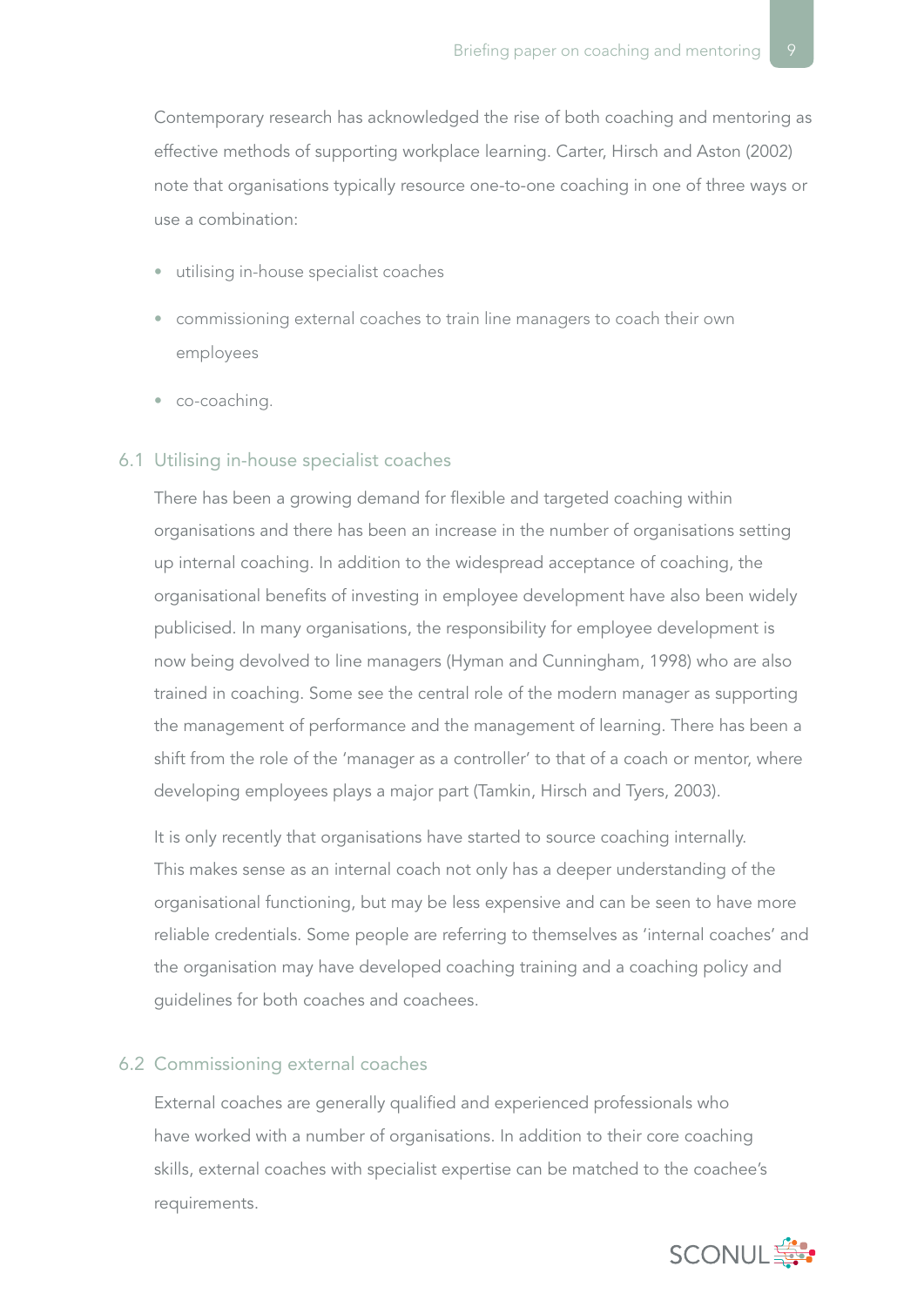Some team members (particularly members of an executive team) may feel more able to discuss issues with an external coach than with someone who is within the organisation. Because external coaches are not affected by the organisation's internal politics, they are more adept at providing sensitive feedback, as well as maintaining objectivity and confidentiality. One of disadvantages of external coaching is its cost, since it is likely to be more expensive than using existing resources. In addition, it might be felt that the coach's lack of intimate knowledge of the organisation's culture and processes could be a problem.

# 6.3 Training line managers to coach their own employees: Coaching Skills for Managers pilot at Bangor University

Whilst there is a small team of internal coaches within Bangor University, the library wanted a less structured approach in order to be able to use coaching skills for managers as a style of management and leadership. This initiative followed on from a major restructure in 2013–14, when a change management programme was implemented across the service. Coaching Skills for Managers was later run as a oneday workshop by HR and was followed by a half-day workshop six months later to measure practical skills and give managers the opportunity to explore difficulties and how to overcome them. Coaching with one of the internal coaches was also offered to each manager on a one-to-one basis. This pilot has now been rolled out to other departments.

The programme focused on the knowledge and skills needed in order to use the coaching style with colleagues, staff and others. Participants explored the appropriateness of coaching in different situations and informal coaching was advocated as a style of management that encourages staff to participate in the decision-making process and to make decisions they trust. It also encourages a sense of ownership and responsibility. For further information, please see: [http://www.sconul.ac.uk/sites/default/files/documents/18\\_13.pdf.](http://www.sconul.ac.uk/sites/default/files/documents/18_13.pdf)